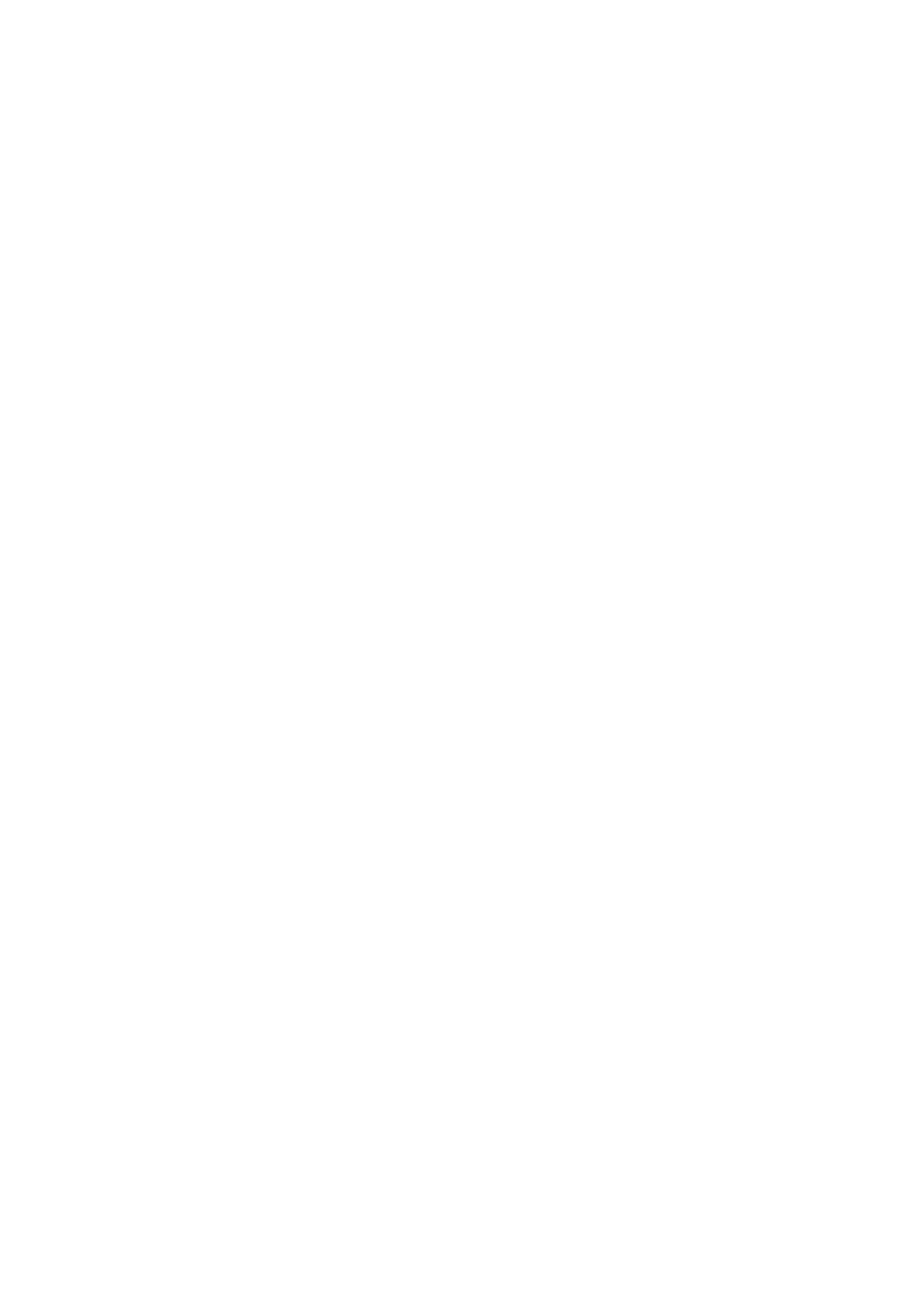## **CONTROLLED DEPOSIT REQUEST** REGISTRATION ON THE IDDN DIRECTORY

| <b>ONLY ONE</b><br>CHOICE POSSIBLE                                               | <b>Update</b> (state the previous IDDN number) |                           |                                      |                     |                           |
|----------------------------------------------------------------------------------|------------------------------------------------|---------------------------|--------------------------------------|---------------------|---------------------------|
| $\rightarrow$ IDDN $\cdot$                                                       | XX<br>000                                      | $\bullet$<br>000000       | $\bullet$<br>$\chi$<br>000<br>$\chi$ | $\bullet$<br>0000   | $\bullet$<br>000<br>00000 |
|                                                                                  |                                                |                           |                                      |                     |                           |
| <b>APP MEMBER</b>                                                                |                                                |                           |                                      |                     |                           |
| Member No.                                                                       | $\bullet$<br>$\bullet$                         |                           |                                      |                     |                           |
| Identity                                                                         |                                                |                           |                                      |                     |                           |
| <b>REGISTERED OFFICE REQUIRED</b><br><b>Address</b><br><b>FOR LEGAL ENTITIES</b> |                                                |                           |                                      |                     |                           |
| Postcode                                                                         | Town/City                                      |                           |                                      | Country             |                           |
| <b>DESCRIPTION OF THE WORK</b>                                                   |                                                |                           |                                      |                     |                           |
| Name of the work                                                                 |                                                |                           |                                      |                     |                           |
| Subtitle (OPTIONAL)                                                              |                                                |                           |                                      | Date of the version |                           |
| Type of work SEE APPENDIX 3 / IDDN CODING                                        | First work                                     |                           |                                      |                     |                           |
|                                                                                  | ONLY ONE<br>nice possible<br>Composite work    |                           |                                      |                     |                           |
|                                                                                  | Derivative work                                |                           |                                      |                     |                           |
| Version of the work                                                              |                                                | Version installation date |                                      |                     |                           |
| Product class                                                                    |                                                | SEE APPENDIX 3 /          | Nationality of the work              |                     | SEE APPENDIX 3 /          |
|                                                                                  |                                                | <b>IDDN CODING</b>        |                                      | (ISO CODE)          | <b>IDDN CODING</b>        |

The sole rights holder of this work, or, the rights holder under the name of which the collective work was published.

One of the co-rights holders of this work and has been authorised by all the co-rights holders to make the deposit.

 $\rightarrow$  IN THIS CASE, APPENDIX 1 OF THIS FORM MUST BE COMPLETED.

**ONLY** CHOICE POSSIBLE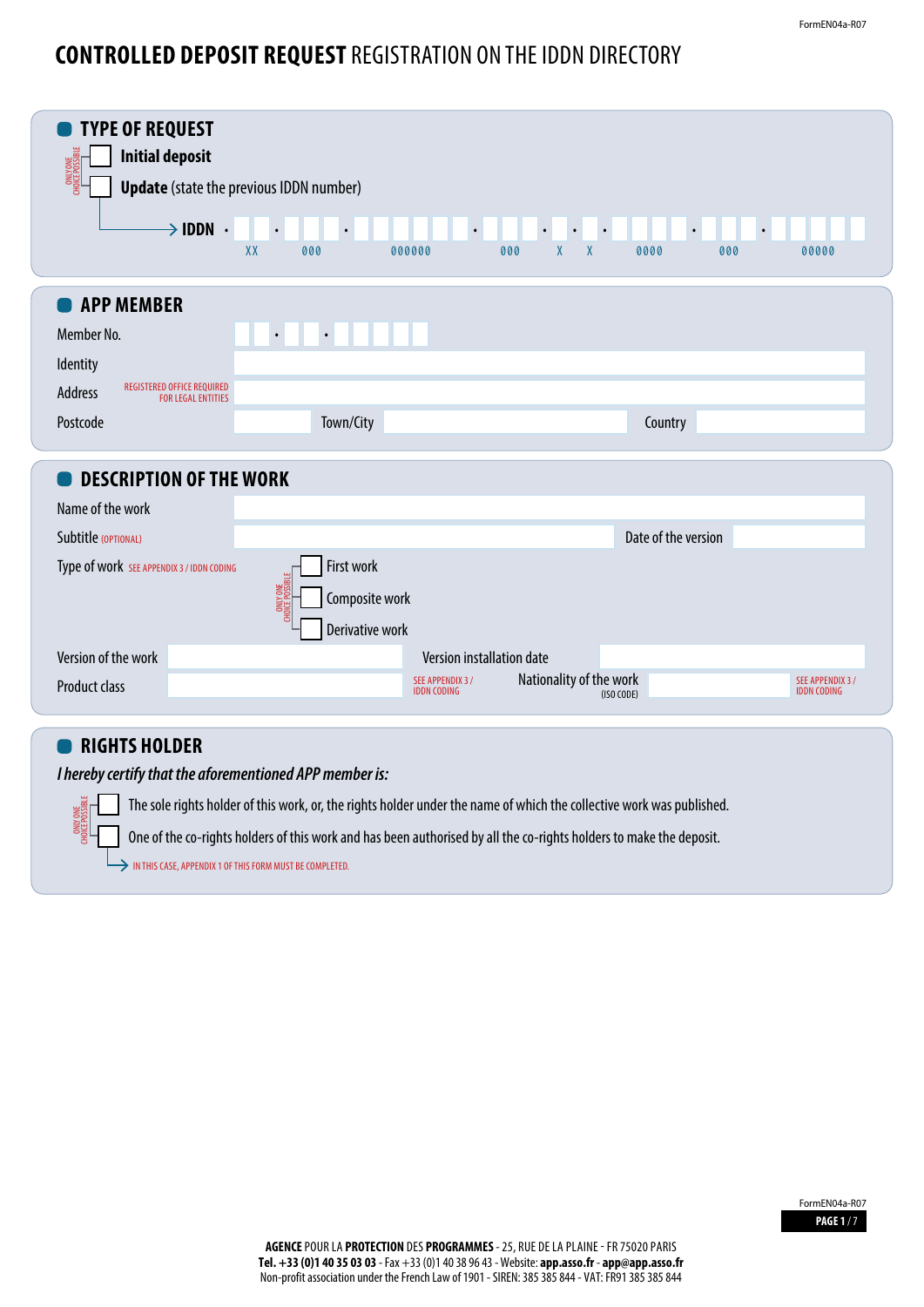## FormEN04a-R07 **APP AGENCE POUR LA**

## **CONTROLLED DEPOSIT REQUEST** REGISTRATION ON THE IDDN DIRECTORY

| <b>DESCRIPTION OF THE DEPOSIT</b>                                                                                                                         |                                                                                                                                                                                                                                                                                            |  |  |  |  |
|-----------------------------------------------------------------------------------------------------------------------------------------------------------|--------------------------------------------------------------------------------------------------------------------------------------------------------------------------------------------------------------------------------------------------------------------------------------------|--|--|--|--|
|                                                                                                                                                           |                                                                                                                                                                                                                                                                                            |  |  |  |  |
| <b>DEVELOPMENT ENVIRONMENT</b>                                                                                                                            |                                                                                                                                                                                                                                                                                            |  |  |  |  |
| Programming language(s)                                                                                                                                   |                                                                                                                                                                                                                                                                                            |  |  |  |  |
|                                                                                                                                                           |                                                                                                                                                                                                                                                                                            |  |  |  |  |
| Volume of the source code (BYTES)                                                                                                                         | Number of files                                                                                                                                                                                                                                                                            |  |  |  |  |
| <b>RUN TIME ENVIRONMENT (MINIMUM)</b>                                                                                                                     |                                                                                                                                                                                                                                                                                            |  |  |  |  |
| Hardware configuration                                                                                                                                    |                                                                                                                                                                                                                                                                                            |  |  |  |  |
| Operating system                                                                                                                                          |                                                                                                                                                                                                                                                                                            |  |  |  |  |
| <b>Estimated compilation time</b>                                                                                                                         |                                                                                                                                                                                                                                                                                            |  |  |  |  |
| Standard deposit procedure:                                                                                                                               | Yes<br>NO (IF NO, PLEASE ATTACH THE COMPILATION AND VERIFICATION PROCEDURES ENVISAGED BY THE PARTIES TO THIS DOCUMENT)                                                                                                                                                                     |  |  |  |  |
| Estimated time of the verification procedure                                                                                                              |                                                                                                                                                                                                                                                                                            |  |  |  |  |
| Medium provided for the deposit IN 3 IDENTICAL COPIES                                                                                                     |                                                                                                                                                                                                                                                                                            |  |  |  |  |
| Logical key / encryption method:                                                                                                                          | Yes<br>NO THE PARTIES ARE RESPONSIBLE FOR THE ENCRYPTION PROCEDURES USED AND IN PARTICULAR FOR THE ENCRYPTION KEYS.                                                                                                                                                                        |  |  |  |  |
|                                                                                                                                                           |                                                                                                                                                                                                                                                                                            |  |  |  |  |
| <b>ESCROW</b> PLEASE REFER TO THE ATTACHED MANUAL FOR FURTHER INFORMATION.                                                                                |                                                                                                                                                                                                                                                                                            |  |  |  |  |
|                                                                                                                                                           |                                                                                                                                                                                                                                                                                            |  |  |  |  |
|                                                                                                                                                           | Is the work, object of the this deposit, covered by an agreement between the Member and its clients or partners, which provides that these<br>("the Beneficiaries"), may have access to the Deposited Elements deposited with the APP, under conditions defined in the agreement, and that |  |  |  |  |
|                                                                                                                                                           | the Beneficiaries shall make their access request directly to the APP?                                                                                                                                                                                                                     |  |  |  |  |
|                                                                                                                                                           |                                                                                                                                                                                                                                                                                            |  |  |  |  |
| N <sub>0</sub>                                                                                                                                            | in such case, only the Member is authorised to ask the APP for access to the Elements of the Deposit.                                                                                                                                                                                      |  |  |  |  |
| YES and for this work, I have already signed an ecrow agreement with the APP. My contract number is:<br>CONTACT US AT LEGAL@APP.ASSO.FR FOR ANY PRECISION |                                                                                                                                                                                                                                                                                            |  |  |  |  |
| <b>YES and for this work:</b>                                                                                                                             |                                                                                                                                                                                                                                                                                            |  |  |  |  |
|                                                                                                                                                           | I have already subscribed to the offer of management by the APP of an access clause.<br>My subscription number is:                                                                                                                                                                         |  |  |  |  |
|                                                                                                                                                           | I subscribe to the offer of management by the APP of an access clause.<br>€225,00 excl. VAT (€270,00 incl. VAT) PER YEAR, IRRESPECTIVE OF THE NUMBER OF DEPOSITS AND BENEFICIARIES.                                                                                                        |  |  |  |  |
|                                                                                                                                                           | The first subscription is established for a period of one year from the date of the subscription and it will be renewed<br>tacitly for one year unless denounced according to the modalities provided for in the General Regulation (available on<br>our website app. asso.fr).            |  |  |  |  |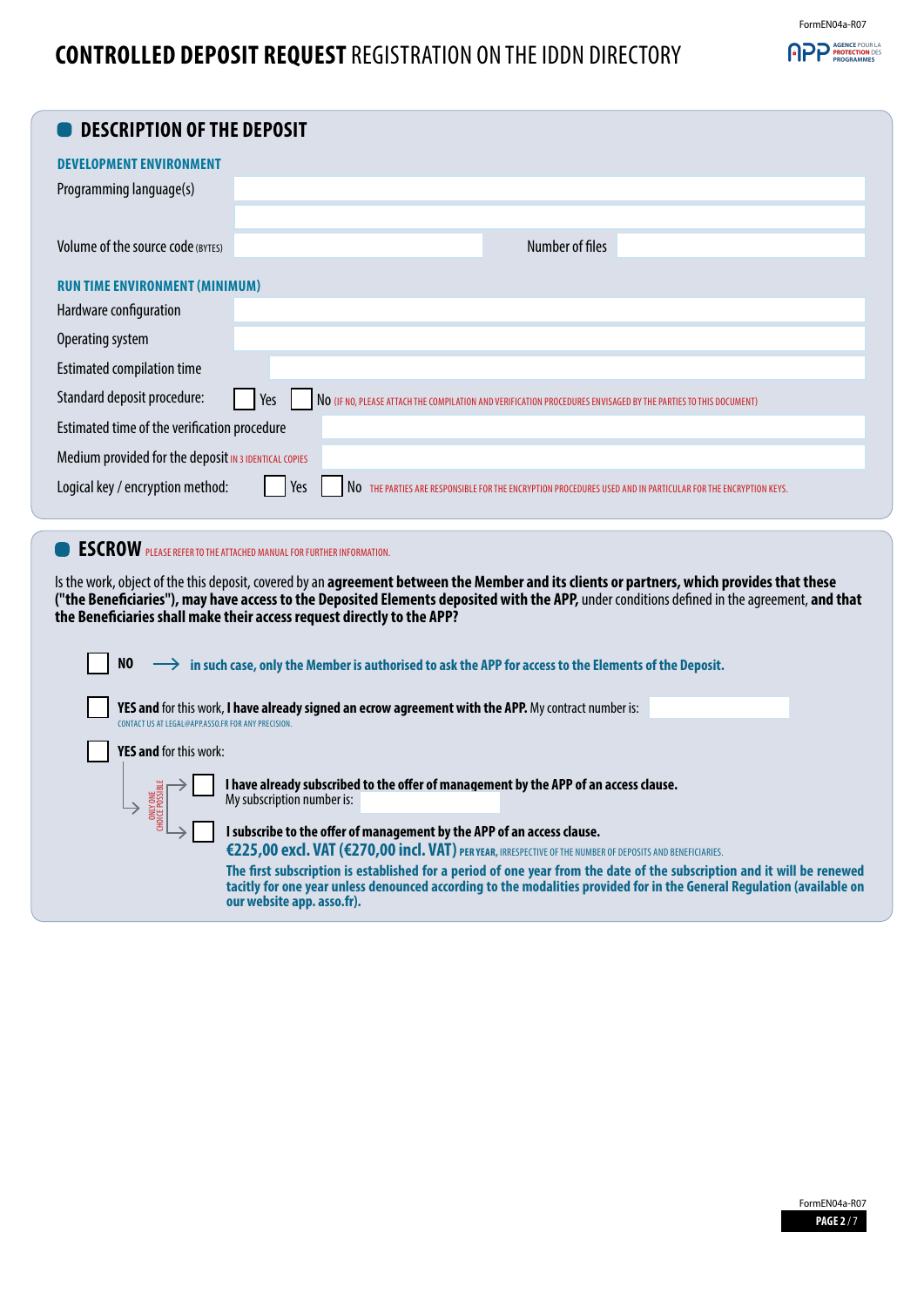## **CONTROLLED DEPOSIT REQUEST** REGISTRATION ON THE IDDN DIRECTORY

FormEN04a-R07



| <b>MANAGEMENT OF THE FILE</b>                                                          |                                                                                                                                                                                          |                                 |         |
|----------------------------------------------------------------------------------------|------------------------------------------------------------------------------------------------------------------------------------------------------------------------------------------|---------------------------------|---------|
|                                                                                        | If the member's address or invoicing address has changed since your last dealings with our Departments,<br>please fill out the form "Update of the member's administrative information". |                                 |         |
| <b>Administrative contact</b>                                                          |                                                                                                                                                                                          | Department or job title         |         |
| <b>Email address</b>                                                                   |                                                                                                                                                                                          | Telephone                       |         |
| <b>Address</b>                                                                         |                                                                                                                                                                                          |                                 |         |
| Postcode                                                                               | Town/City                                                                                                                                                                                |                                 | Country |
| <b>Invoicing contact</b>                                                               |                                                                                                                                                                                          | Address<br>Email                |         |
|                                                                                        | In case of difficulty with a copy request, the APP needs to have a technical contact to provide it with information:                                                                     |                                 |         |
| <b>Technical contact</b>                                                               |                                                                                                                                                                                          | Address<br>Email                |         |
|                                                                                        | <b>TRUSTEE</b> / A power of attorney must be attached to the deposit request.                                                                                                            |                                 |         |
| Trustee identity                                                                       |                                                                                                                                                                                          |                                 |         |
| Company                                                                                |                                                                                                                                                                                          |                                 |         |
| Address                                                                                |                                                                                                                                                                                          |                                 |         |
| Postcode                                                                               | Town/City                                                                                                                                                                                |                                 | Country |
| <b>Email address</b>                                                                   |                                                                                                                                                                                          | Mobile                          |         |
| Telephone                                                                              |                                                                                                                                                                                          | Fax                             |         |
| <b>DELIVERY ADDRESS</b>                                                                |                                                                                                                                                                                          | <b>ONLY ONE CHOICE POSSIBLE</b> |         |
|                                                                                        | member                                                                                                                                                                                   | administrative contact          | trustee |
|                                                                                        |                                                                                                                                                                                          |                                 |         |
|                                                                                        |                                                                                                                                                                                          |                                 |         |
| <b>USER</b> / To be filled out only in case of specific deposit<br><b>Company Name</b> |                                                                                                                                                                                          |                                 |         |
| Legal form                                                                             |                                                                                                                                                                                          |                                 |         |
| Address of registered office                                                           |                                                                                                                                                                                          |                                 |         |
|                                                                                        |                                                                                                                                                                                          |                                 |         |
| Postcode                                                                               | Town/City                                                                                                                                                                                |                                 | Country |
| <b>SIREN</b>                                                                           |                                                                                                                                                                                          | Intra-EU VAT                    |         |
| Legal representative                                                                   | Mr<br>Mrs                                                                                                                                                                                |                                 |         |
| Surname                                                                                |                                                                                                                                                                                          | First name                      |         |
| <b>Job Title</b>                                                                       |                                                                                                                                                                                          |                                 |         |
| <b>Technical contact</b>                                                               | Mrs                                                                                                                                                                                      |                                 |         |
| Surname                                                                                | Mr                                                                                                                                                                                       | First name                      |         |
| <b>Email address</b>                                                                   |                                                                                                                                                                                          |                                 |         |
| Telephone                                                                              |                                                                                                                                                                                          |                                 |         |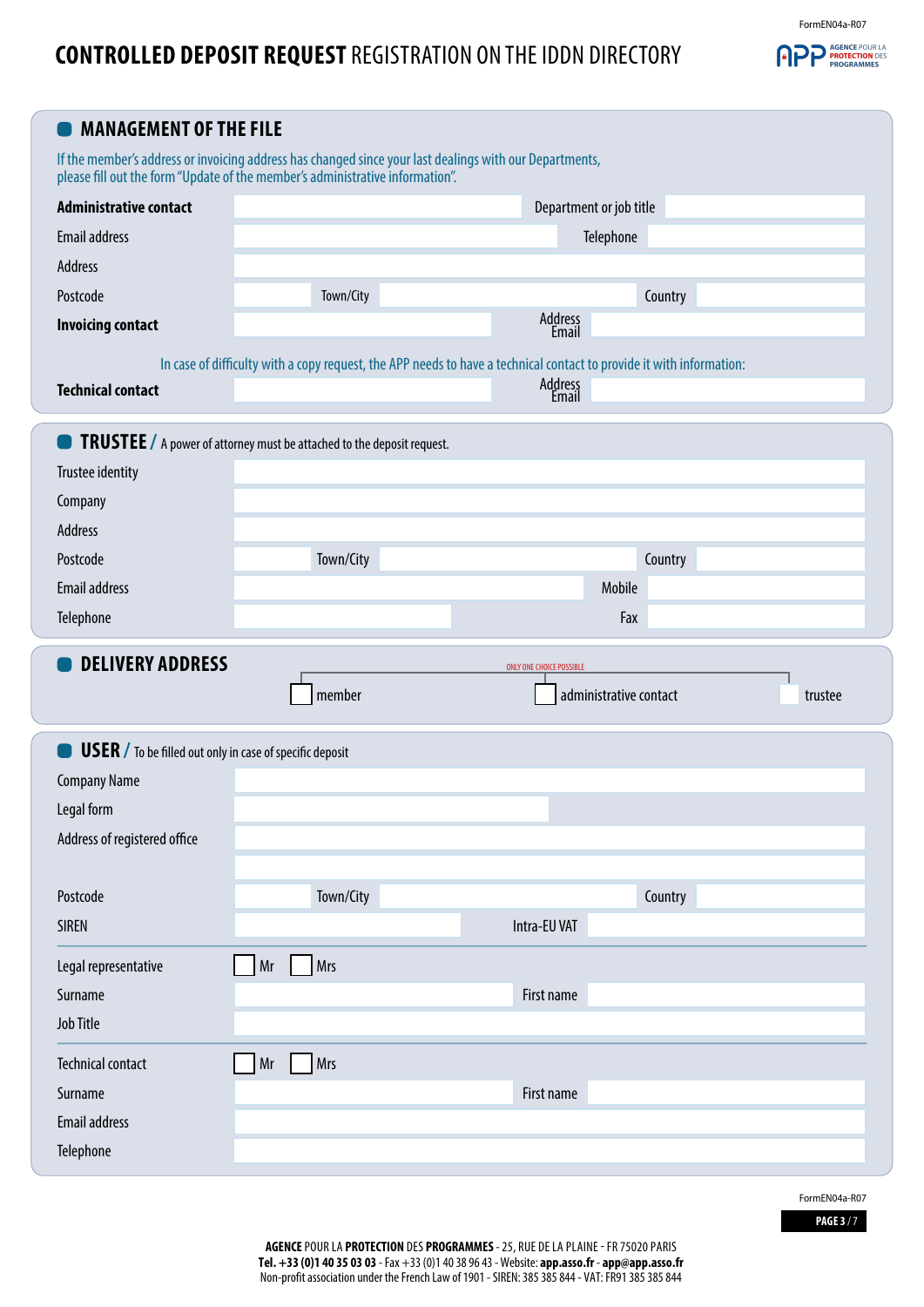## FormEN04a-R07 **APP PROTECTION DES**

## **CONTROLLED DEPOSIT REQUEST** REGISTRATION ON THE IDDN DIRECTORY

| I, the undersigned,<br><b>Mrs</b><br>Mr                                                                                             |                                                                                                                                                                                                                                    |
|-------------------------------------------------------------------------------------------------------------------------------------|------------------------------------------------------------------------------------------------------------------------------------------------------------------------------------------------------------------------------------|
| Surname                                                                                                                             | First name                                                                                                                                                                                                                         |
| Job Title                                                                                                                           | , hereby certify that the information provided in this form is correct.                                                                                                                                                            |
|                                                                                                                                     |                                                                                                                                                                                                                                    |
|                                                                                                                                     |                                                                                                                                                                                                                                    |
| Done at:                                                                                                                            | <b>On:</b>                                                                                                                                                                                                                         |
|                                                                                                                                     | Signature(s) and stamp(s) $\star$ :                                                                                                                                                                                                |
|                                                                                                                                     |                                                                                                                                                                                                                                    |
|                                                                                                                                     |                                                                                                                                                                                                                                    |
|                                                                                                                                     |                                                                                                                                                                                                                                    |
|                                                                                                                                     |                                                                                                                                                                                                                                    |
|                                                                                                                                     |                                                                                                                                                                                                                                    |
|                                                                                                                                     |                                                                                                                                                                                                                                    |
|                                                                                                                                     |                                                                                                                                                                                                                                    |
|                                                                                                                                     |                                                                                                                                                                                                                                    |
|                                                                                                                                     |                                                                                                                                                                                                                                    |
|                                                                                                                                     |                                                                                                                                                                                                                                    |
|                                                                                                                                     |                                                                                                                                                                                                                                    |
|                                                                                                                                     |                                                                                                                                                                                                                                    |
|                                                                                                                                     | <b>*</b> The signature of all co-rights holders is required in case of co-ownership. Failing joint signature of this form by the co-rights holders or their representatives preceded by the full names and capacity, please attach |
| <b>COST OF THE CONTROLLED DEPOSIT (INITIAL OR UPDATE):</b>                                                                          | ANNUAL SUBSCRIPTION FOR THE APP TO MANAGE AN ACCESS CLAUSE:                                                                                                                                                                        |
| On quote, upon receipt of the form and its Appendix 2 (compulsory). Send to app@app.asso.fr or to the<br>postal address of the APP. | €225.00 excl. VAT (€270.00 incl. VAT) per year, per creation (IDDN filiation),<br>irrespective of the number of deposits and beneficiaries.                                                                                        |
|                                                                                                                                     |                                                                                                                                                                                                                                    |
|                                                                                                                                     | <b>BOX RESERVED FOR THE APP</b>                                                                                                                                                                                                    |
| <b>Information on the deposit</b>                                                                                                   |                                                                                                                                                                                                                                    |
| Request No.                                                                                                                         | Date of deposit                                                                                                                                                                                                                    |
| IDDN No. of the deposited work:                                                                                                     | Deposit made by                                                                                                                                                                                                                    |
|                                                                                                                                     |                                                                                                                                                                                                                                    |
|                                                                                                                                     | Signature:                                                                                                                                                                                                                         |
|                                                                                                                                     |                                                                                                                                                                                                                                    |
| <b>Pre-dispatch check</b>                                                                                                           |                                                                                                                                                                                                                                    |
| Logibox No.<br><b>Invoicing address</b>                                                                                             | Date of check                                                                                                                                                                                                                      |
| <b>IDDN No.</b><br><b>Delivery address</b>                                                                                          | Name of checker                                                                                                                                                                                                                    |
|                                                                                                                                     |                                                                                                                                                                                                                                    |
| <b>IDDN</b> certificate<br>Postal tracking no.                                                                                      | Signature:                                                                                                                                                                                                                         |
|                                                                                                                                     |                                                                                                                                                                                                                                    |

The full names and addresses of members and their contacts are notified to our internal departments and to the organisations contractually bound to the APP, unless an objection is raised. In such<br>case, the notification sha

**PAGE 4** / 7 FormEN04a-R07

**AGENCE**POUR LA **PROTECTION** DES **PROGRAMMES**- 25, RUE DE LA PLAINE - FR 75020 PARIS **Tel. +33 (0)1 40 35 03 03** - Fax +33 (0)1 40 38 96 43 - Website: **app.asso.fr** - **app@app.asso.fr** Non-profit association under the French Law of 1901 - SIREN: 385 385 844 - VAT: FR91 385 385 844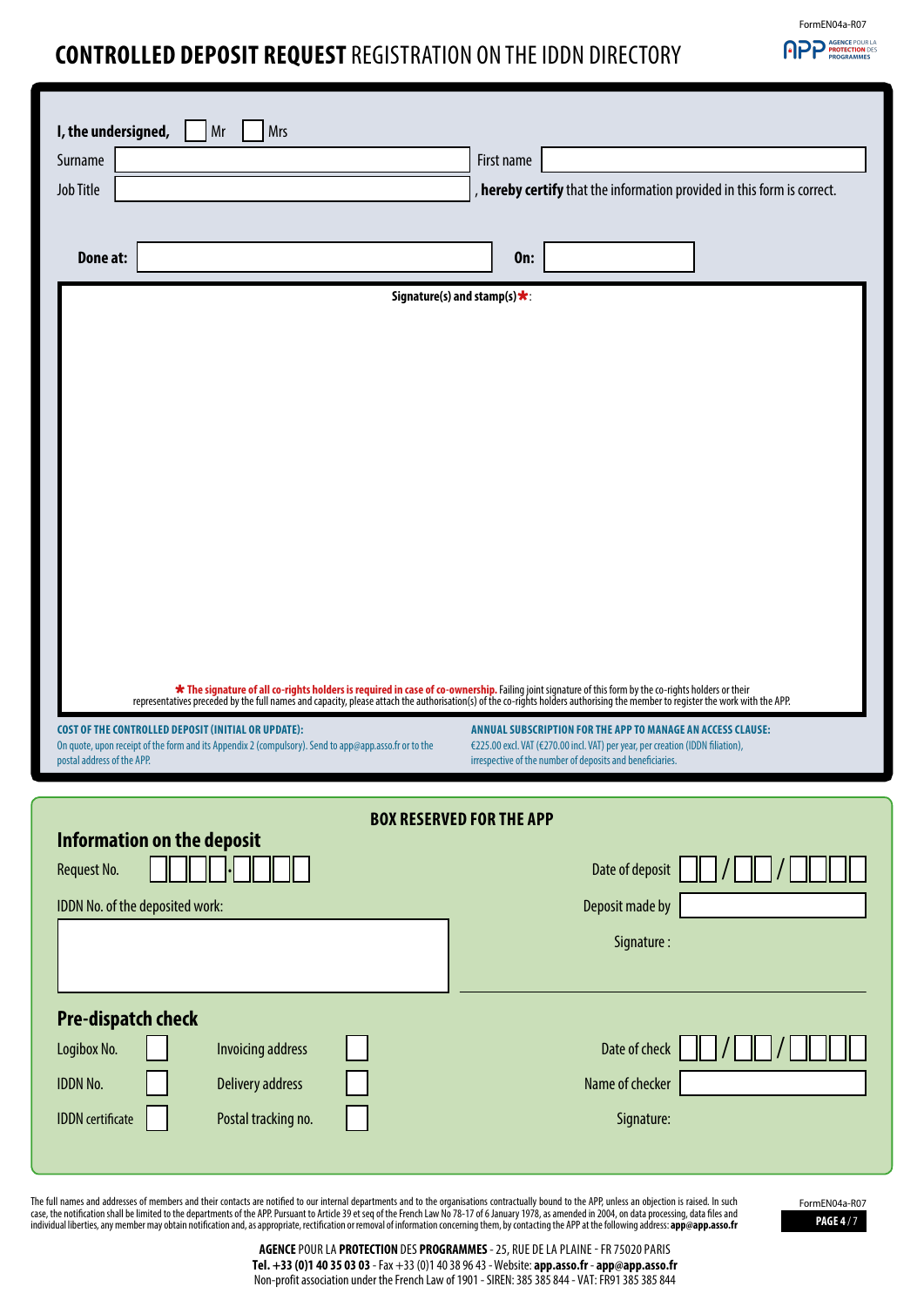FormEN04a-R07

**PPP PROTECTION DES** 

# **CONTROLLED DEPOSIT REQUEST** REGISTRATION ON THE IDDN DIRECTORY **APPENDIX 1** / CO-RIGHTS HOLDERS

| <b>PERSONNE MORALE</b>                               |                                 |
|------------------------------------------------------|---------------------------------|
| Company                                              | <b>SIREN</b>                    |
| Address REGISTERED                                   |                                 |
| Town/City<br>Postcode                                | Country                         |
| Company                                              | <b>SIREN</b>                    |
| <b>Address REGISTERED</b><br><b>Address REQUIRED</b> |                                 |
| Town/City<br>Postcode                                | Country                         |
| Company                                              | <b>SIREN</b>                    |
| Address REGISTERED                                   |                                 |
| Town/City<br>Postcode                                | Country                         |
| Company                                              | <b>SIREN</b>                    |
| REGISTERED<br>OFFICE<br>REQUIRED<br>Address          |                                 |
| Town/City<br>Postcode                                | Country                         |
| <b>NATURAL PERSON</b>                                |                                 |
| <b>Mrs</b><br>Mr<br>Identity                         | National ID card / passport no. |
| Surname                                              | First name                      |
| Address                                              |                                 |
| Town/City<br>Postcode                                | Country                         |
| Mrs<br>Mr<br>Identity                                | National ID card / passport no. |
| Surname                                              | First name                      |
| Address                                              |                                 |
| Town/City<br>Postcode                                | Country                         |
| Mrs<br>Identity<br>Mr                                | National ID card / passport no. |
| Surname                                              | First name                      |
| Address                                              |                                 |
| Town/City<br>Postcode                                | Country                         |
| Mrs<br>Mr<br>Identity                                | National ID card / passport no. |
| Surname                                              | First name                      |
| Address                                              |                                 |
|                                                      |                                 |

**Please attach a copy of each national ID card / passport of the natural person co-rights holders and/or the certificates of incorporation of the legal entity co-rights holders.** Failing joint signature of this form by the co-rights holders or their representatives preceded by the full names and capacity, please attach the authorisation(s) of the co-rights holders authorising the member to register the work with the APP.

The full names and addresses of members and their contacts are notified to our internal departments and to the organisations contractually bound to the APP, unless an objection is raised. In such case, the notification shall be limited to the departments of the APP. Pursuant to Article 39 et seq of the French Law No 78-17 of 6 January 1978, as amended in 2004, on data processing, data files and **PAGE 5 / 7 PAGE 5 /** 

FormEN04a-R07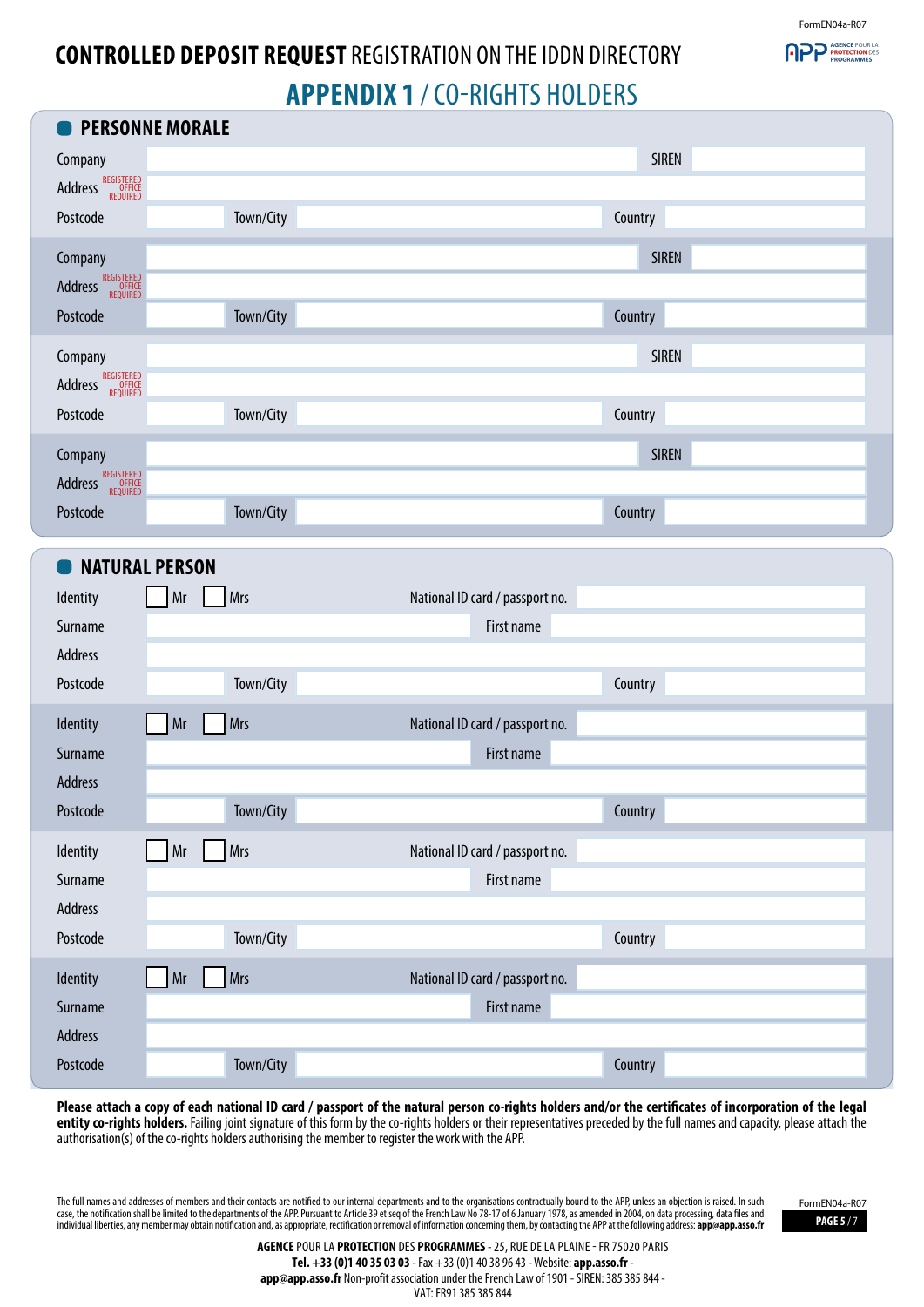

# **CONTROLLED DEPOSIT REQUEST** REGISTRATION ON THE IDDN DIRECTORY **APPENDIX 2** / TECHNICAL QUESTIONNAIRE

**FUNCTIONAL DESCRIPTION /** This means a brief description of the deposited work.

| <b>ODEVELOPMENT TOOLS</b> / This means the development environments used to compile the source codes of the deposited work. |         |          |                  |  |
|-----------------------------------------------------------------------------------------------------------------------------|---------|----------|------------------|--|
| Name                                                                                                                        | Version | Language | Editor's website |  |
|                                                                                                                             |         |          |                  |  |
|                                                                                                                             |         |          |                  |  |
|                                                                                                                             |         |          |                  |  |
|                                                                                                                             |         |          |                  |  |
|                                                                                                                             |         |          |                  |  |
|                                                                                                                             |         |          |                  |  |

| <b>SOFTWARE DEPENDENCIES</b> / This means the software to be installed without which the deposited work will not work. |         |         |                  |
|------------------------------------------------------------------------------------------------------------------------|---------|---------|------------------|
| Name                                                                                                                   | Version | Purpose | Editor's website |
|                                                                                                                        |         |         |                  |
|                                                                                                                        |         |         |                  |
|                                                                                                                        |         |         |                  |
|                                                                                                                        |         |         |                  |
|                                                                                                                        |         |         |                  |
|                                                                                                                        |         |         |                  |
|                                                                                                                        |         |         |                  |

| Name | Version | Licence | <b>CONTENT CREATED BY THIRD PARTIES</b> / This means in particular modules, data files, libraries, etc. required for the compilation or operation of the compiled<br>Editor's website |
|------|---------|---------|---------------------------------------------------------------------------------------------------------------------------------------------------------------------------------------|
|      |         |         |                                                                                                                                                                                       |
|      |         |         |                                                                                                                                                                                       |
|      |         |         |                                                                                                                                                                                       |
|      |         |         |                                                                                                                                                                                       |
|      |         |         |                                                                                                                                                                                       |
|      |         |         |                                                                                                                                                                                       |
|      |         |         |                                                                                                                                                                                       |
|      |         |         |                                                                                                                                                                                       |
|      |         |         |                                                                                                                                                                                       |

Please attach any useful document for the correct processing of the deposit operations to this questionnaire.

**PAGE 6** / 7 FormEN04a-R07

**AGENCE** POUR LA **PROTECTION** DES **PROGRAMMES** - 25, RUE DE LA PLAINE - FR 75020 PARIS **Tel. +33 (0)1 40 35 03 03** - Fax +33 (0)1 40 38 96 43 - Website: **app.asso.fr app@app.asso.fr** Non-profit association under the French Law of 1901 - SIREN: 385 385 844 - VAT: FR91 385 385 844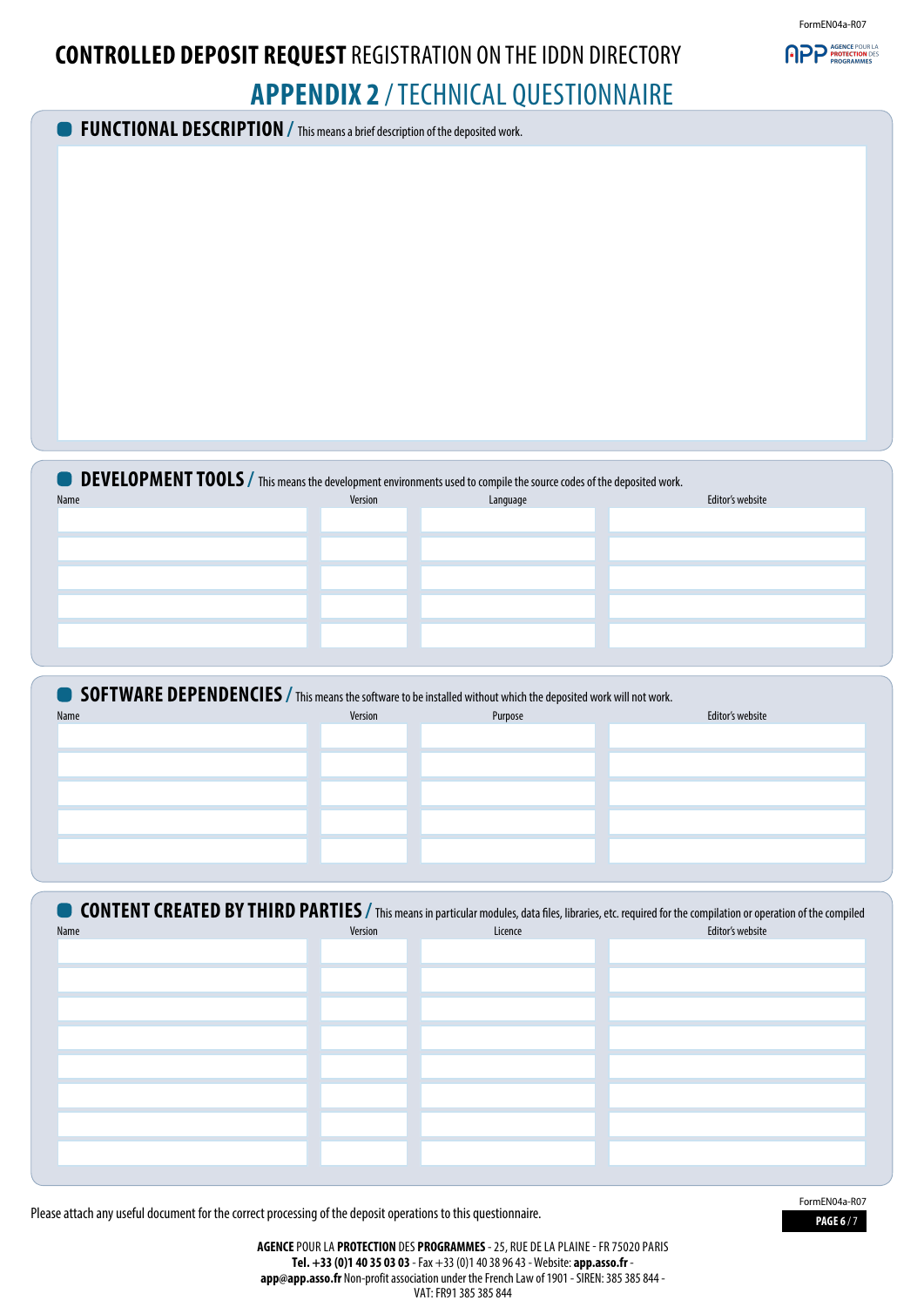# **CONTROLLED DEPOSIT REQUEST** REGISTRATION ON THE IDDN DIRECTORY **APPENDIX 3 /** IDDN CODING

## **IDDN.FR.001.000000.000.R.P.2014.000.00000**<br>(1) (2) (3) (4) (5) (6)(7) (8) (9) (9) (10)

**(1) (2) (3) (4) (5) (6) (7) (8) (9) (10)**

### **(1) IDDN**

**Inter Deposit Digital Number**

## **(2) Nationality of the work**

| In line with the alpha-2 ISO coding |                            |  |  |
|-------------------------------------|----------------------------|--|--|
| <b>DE</b> - Germany                 | MG - Madagascar            |  |  |
| <b>AT</b> - Austria                 | MA - Morocco               |  |  |
| <b>BE</b> - Belgium                 | <b>MQ</b> - Martinique     |  |  |
| CA - Canada                         | MC - Monaco                |  |  |
| <b>DK</b> - Denmark                 | NO - Norway                |  |  |
| <b>ES</b> - Spain                   | <b>NL</b> - Netherlands    |  |  |
| <b>US</b> - United States           | <b>PT</b> - Portugal       |  |  |
| <b>FI</b> - Finland                 | <b>CZ</b> - Czech Republic |  |  |
| FR-France                           | <b>RE</b> - Réunion Island |  |  |
| <b>GR</b> - Greece                  | <b>RU</b> - Russia         |  |  |
| <b>GP</b> - Guadeloupe              | <b>GB</b> - United Kingdom |  |  |
| <b>HU</b> - Hungary                 | <b>SK</b> - Slovakia       |  |  |
| <b>IE</b> - Ireland                 | <b>SE</b> - Sweden         |  |  |
| <b>IT</b> - Italy                   | <b>CH</b> - Switzerland    |  |  |
| <b>JP</b> - Japan                   | <b>TN</b> - Tunisia        |  |  |
| LU - Luxembourg                     |                            |  |  |

### **(3) Registration body**

**001** - APP France

**002** - APP Switzerland **010** - IDDN

#### **(4) Order number**

Chronological order assigned by the registration body

## **(10) Product Class**

 SOFTWARE - SYSTEM Operating systems Data transmission Databases (DBMS) Programming language End user adapted language Development assistance System operation management Functional use UNIVERSAL APPLICATION Planning / Management Accountancy Personnel / salaries Sales / Stock Production Design / Study / Project Forecast / Statistics / Analysis Office automation Information engineering Image processing

### **(5) Version number**

(000 for the initial registration)

#### **(6) Type of registration R: Referencing**

Upon referencing, the only copy of the work is placed in a sealed envelope (Logibox) after being registered by the APP. The copy of the work placed in the Logibox is then returned to the rights holder by the APP.

#### **D: Distribution deposit**

For a distribution deposit, two copies of the work, as circulated to the public, are placed in two sealed envelopes (Logibox), one of which is kept by the APP and the other returned to the rights holder. In the case of a work under access clause, one more copy is registered, sealed and kept by the APP.

#### **S: Source deposit**

For a source deposit, two copies of the work, in its version not designed to be circulated to the public, are placed in two sealed envelopes (Logibox), one of which is kept by the APP and the other returned to the rights holder. In the case of a work under access clause, one more copy is registered, sealed and kept by the APP.

#### **C: Controlled deposit**

For a controlled deposit, three copies of the work are placed in three sealed envelopes (Logibox) after being verified by the APP. Two Logiboxes are kept by the APP and the third is returned to the rights holder.

**21100** CAL SPECIALISED APPLICATION Agriculture Water and Forests **30300** Fishing **30400** Mining Construction Production **30605** Food Textile and clothing Wood, paste and paper Publication and printing Chemistry and derivative industries Stone, clay and glass products Metal products Machines and Equipment Electric machines Transport equipment Electricity/gas/heating/water supply Electricity

**30710** Gas Water supply Transport / communication Transport Communication Sales / Restaurants and outlets Wholesale **30910** Retail Restaurants and beverage outlets Financial and insurance activities Banking and fiduciary activities Financial brokerage Insurance **31100** Property **31200** Services **31205** Rental Hotels and hostels Radio diffusion and advertising Information services Miscellaneous services

## **(7) Type of work**

**P: First work** This is a work which you have developed in full.

#### **C: Composite work**

This is a work which incorporates all or part of a pre-existing work. if the incorporated elements belong to a third party, you must ensure that you have the right to incorporate them in your work.

#### **A: Derivative work**

This is an adaptation of a pre-existing work (for example, a version of a programme developed for a specific client, the transport of software from one environment to another). If the pre-existing work belongs to a third party, you must ensure that you have the right to adapt it.

### **(8) Year of first registration**

### **(9) Integrity check**

Reserved space

 Medicine and health Education and scientific research Public services Leisure and family life **31500** Others MULTIMEDIA / DATABASES 2D digital reproduction of work 3D digital reproduction of work Digital reproduction of an animated image Digital reproduction of a sound DIGITAL CREATION 2D digital creation 3D digital creation Creation of an animated image Digital creation of a sound Creation of a digital photo **42000** WEBSITE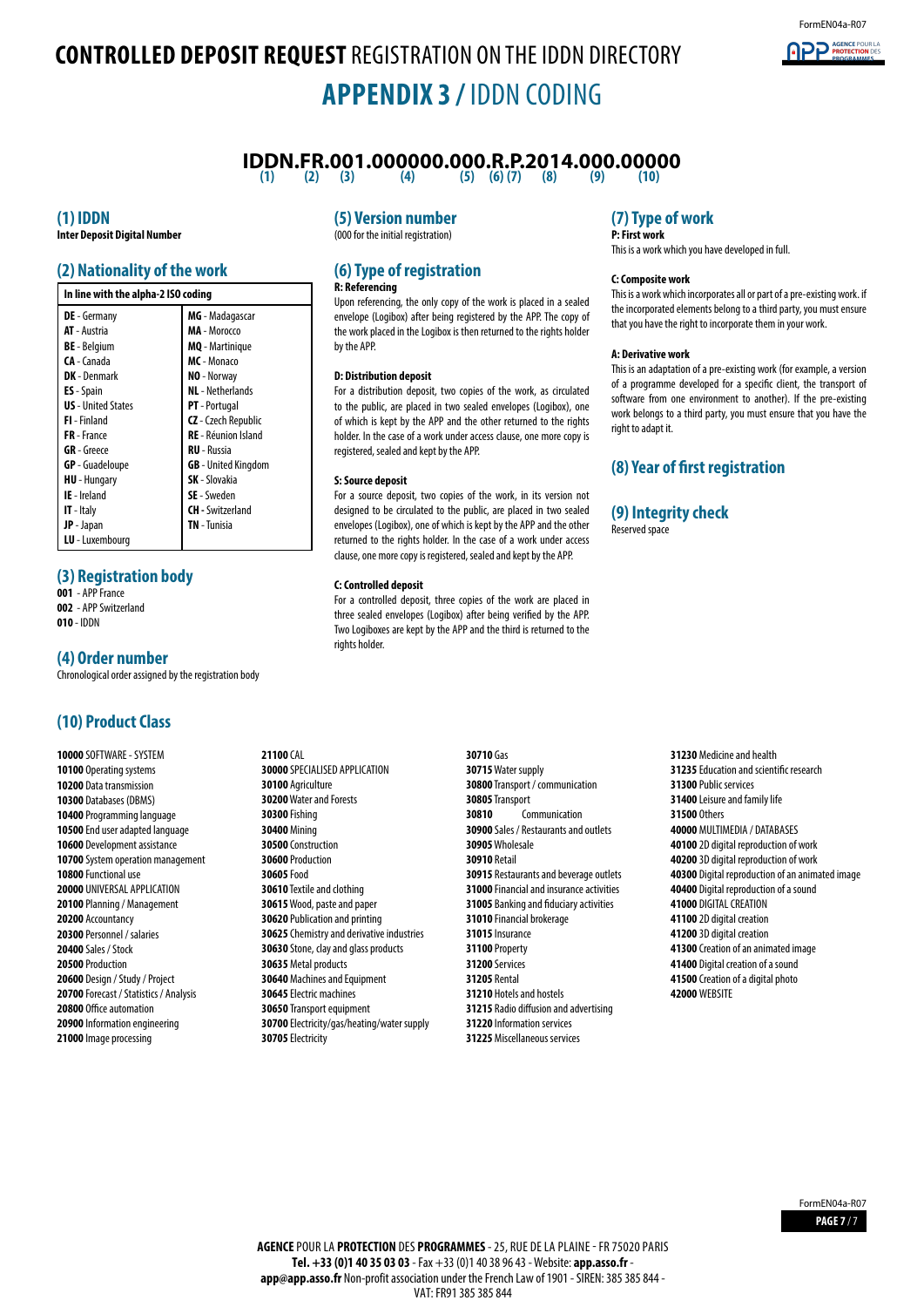**APP** AGENCE POUR

## **CONTROLLED DEPOSIT REQUEST** REGISTRATION ON THE IDDN DIRECTORY **MANUAL**

You are about to deposit a work with the APP using the controlled deposit procedure.

### **What is a controlled deposit?**

A controlled deposit is one of the types of registration offered by the Agence pour la Protection des Programmes for your digital creations. This type of deposit is based on the deposit of sources and is intended for providers wishing to offer their user(s) a level of security that is higher than the standard registration operations by offering additional guarantees as to the deposited elements. In addition to the protection granted by the deposit of sources, the controlled deposit also guarantees to one or more users that the source codes of the deposited work correspond to the exploited work.

**The purpose is to identify the overall technical environment (development, roll-out, etc.), the content (libraries, dependencies, etc.) and the volume of the programme to be registered by controlled deposit. For such purpose, a technical questionnaire has to be filled out (Appendix 2). Please fill it out carefully as your answers will be an essential working basis for the APP during the deposit operations.**

Please provide us with any additional information (copy of documents, different listings, compilation/verification procedure for example) you consider useful for the correct processing of your deposit. This information must be attached to the controlled deposit form.

#### **What is an escrow?**

**The Member and his customers or partners can agree that they, the Beneficiaries can, for a Creation, have access to the elements deposited with the APP in accordance**  with the terms stipulated in the agreement (e.g. Default by the Member), and that the Beneficiaries will make their request for access directly to the APP. The Member remains fully liable for the application of the clause or the agreement concerned.

Successive deposits of Creations covered by such agreements are subject to special management by the APP (specific archiving management, notification in the APP's registration databases, commitment to deal with access requests in accordance with the procedures set out in the General Regulations) throughout the entire term of the agreements, irrespective of the number of deposits of the Creation or the number of Beneficiaries having access.

Please Note: For a physical deposit of an escrowed Creation, the Member must send three copies of his creation to the APP. Three copies of the Creation are placed in separate sealed envelopes (Logibox) for each deposit. One of the "Logibox" is given to the Member, the other two are archived by the APP.

#### **The APP proposes 2 separate offers:**

#### **1) Annual subscription for the APP to manage an access clause**

**The APP is not a cosignatory to the agreement** providing access to the Deposited Elements. **The clause providing access to the Deposited Elements is inserted into the agreement exclusively concluded between the Member and his Beneficiaries. The APP charges an annual subscription fee for managing the escrowed Creation, per Creation, irrespective of the number of deposits or Beneficiaries.** In addition to the IDDN certificates, the Member receives an annual statement of his deposits upon request, and he is responsible for notifying the other Beneficiaries. The Member must inform the Beneficiaries that the APP will invoice the requesting Beneficiaries the cost of examining the request for access and for duplicating the Deposited Elements (if access is authorised) at the rates in force on the date of the access request.

#### **2) Annual maintenance of an Escrow Agreement signed with the APP**

The agreement providing access to the Deposited Elements is subject to an escrow agreement to which the APP is a cosignatory. This contract (a contract model is available upon request from APP's Legal Department) provides more personalised services with a limited number of Beneficiaries. **The APP invoices an annual maintenance for managing and following up the escrowed Creation.** In addition to the IDDN Certificates, the Member also receives an annual statement of his deposits upon request.

It is recommended to make at least "verified" if not "controlled" deposits for escrow agreements (usually escrow agreements that the APP has cosigned and with a limited number of Beneficiaries), for major versions of the Creation.

**For more details about our "Escrow" offers, contact our lawyers by email at legal@app.asso.fr or by telephone on +33 (0)1 40 35 92 77.**

#### **How do you prepare your deposit?** (Reminder: 1 work = 1 IDDN\* No. = 1 form)

**Prior to the deposit operations, we invite you to confirm the standard controlled deposit procedure in the form with your user and identify clearly on a digital medium the elements to be deposited (source codes, documentation, etc.) by placing them in separate files.**

### **What is the standard controlled deposit procedure?**

#### **The standard procedure for the controlled deposit of a work is as follows:**

- The compilation of the source codes in the presence of a representative of the member, of the user(s) and of the APP;
- The verification of the generated binary (binaries) (simple or advanced);
- Three copies on digital media (CD/DVD/USB, etc.) of the elements to be deposited;
- The placement in an electronic and physical sealed box (Logibox) of the media.

#### **This is not a compliance check or a check of the lasting nature of the deposited work.**

**\*** IDDN Certificate (InterDeposit Digital Number): For each registration with the APP, the digital creation is listed on the IDDN international register which assigns a unique ID to it. It is indicated on the "IDDN" certificate issued to the member and certifying to the registration. For the registration of the initial deposit, then of successive updates, or of a referencing, each registration operation is assigned a new IDDN ID, with filtering between the IDs, if these are different versions of the same creation.

**\*\*** Please note that you are fully responsible for the validity of the clause or of the agreement concerned.

**PAGE 1** / 2 FormEN04a-R07\_Manual

**AGENCE** POUR LA **PROTECTION** DES **PROGRAMMES**- 54, RUE DE PARADIS- FR 75010 PARIS **Tel. +33 (0)1 40 35 03 03** - Fax +33 (0)1 40 38 96 43 - Website: **app.asso.fr app@app.asso.fr** Non-profit association under the French Law of 1901 - SIREN: 385 385 844 - VAT: FR91 385 385 844